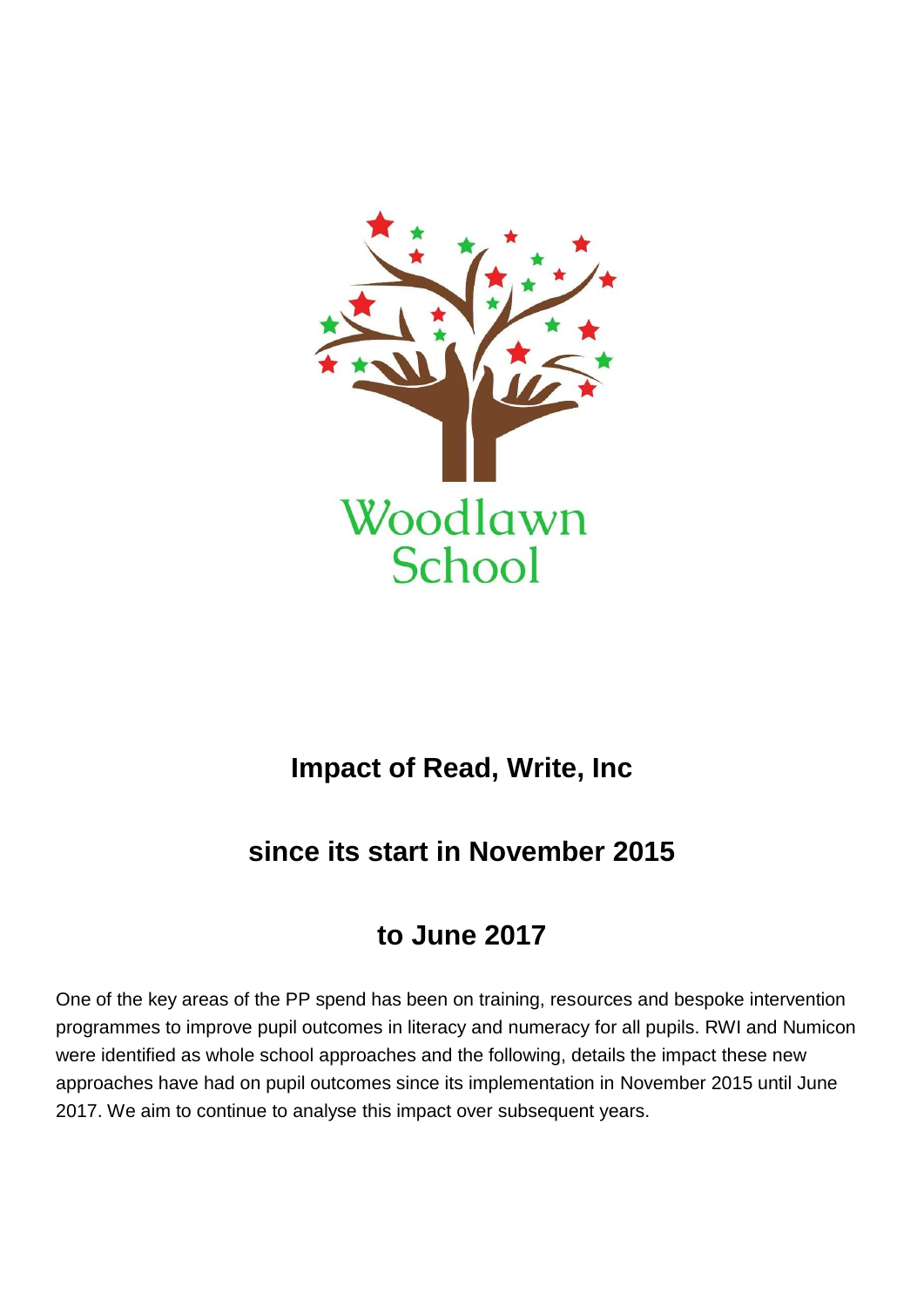# **Outcomes for RWI comparisons (IMPACT of RWI)**

# **English (Reading):**

| <b>November</b>               | 2015     |          | 2016   |    | <b>June 2017</b> |     |
|-------------------------------|----------|----------|--------|----|------------------|-----|
|                               | Year 1   | %        | Year 2 | %  | Year 2           | %   |
| Pupils with School Targets    | 9        |          | 9UQ    |    | 9UQ              |     |
| <b>Total Number of Pupils</b> | 9        |          | 11     |    | 11               |     |
| <b>Above Target</b>           | $\Omega$ | $\Omega$ | 7      | 78 | 9                | 100 |
| <b>On Target</b>              | 5        | 55       |        | 11 | 0                | 0   |
| <b>Below Target</b>           | 4        | 45       |        | 11 | 0                | 0   |

#### **English (Writing):**

| <b>November</b>               | 2015   |    | 2016   |    | <b>June 2017</b> |     |
|-------------------------------|--------|----|--------|----|------------------|-----|
|                               | Year 1 | %  | Year 2 | %  | Year 2           | %   |
| Pupils with School Targets    | 9      |    | 8UQ    |    | 9UQ              |     |
| <b>Total Number of Pupils</b> | 9      |    | 11     |    | 11               |     |
| <b>Above Target</b>           | 0      | 0  | 5      | 63 | 9                | 100 |
| <b>On Target</b>              | 5      | 55 | 3      | 27 |                  |     |
| <b>Below Target</b>           |        | 45 | 0      |    |                  |     |

#### **English (Reading):**

| <b>November</b>               | 2015              |    | 2016   |    | <b>June 2017</b> |    |
|-------------------------------|-------------------|----|--------|----|------------------|----|
|                               | Year <sub>2</sub> | %  | Year 3 | %  | Year 3           | %  |
| Pupils with School Targets    | 4UQ               |    | 5MQ    |    | 5MQ              |    |
| <b>Total Number of Pupils</b> | 5                 |    | 5      |    | 5                |    |
| Above Target                  | ◠                 | 50 |        | 20 | 4                | 80 |
| On Target                     |                   |    | 3      | 60 |                  |    |
| <b>Below Target</b>           | ົ                 | 50 |        | 20 |                  | 20 |

#### **English (Writing):**

| <b>November</b>               | 2015   |    | 2016              |          | <b>June 2017</b> |          |
|-------------------------------|--------|----|-------------------|----------|------------------|----------|
|                               | Year 2 | %  | Year <sub>3</sub> | %        | Year 3           | %        |
| Pupils with School Targets    | 4UQ    |    | 5MQ               |          | 5MQ              |          |
| <b>Total Number of Pupils</b> | 5      |    | 5                 |          | 5                |          |
| <b>Above Target</b>           | 3      | 75 |                   | 80       | 5                | 100      |
| On Target                     |        | 25 |                   | 20       | 0                | 0        |
| <b>Below Target</b>           | 0      | 0  | $\Omega$          | $\Omega$ | 0                | $\Omega$ |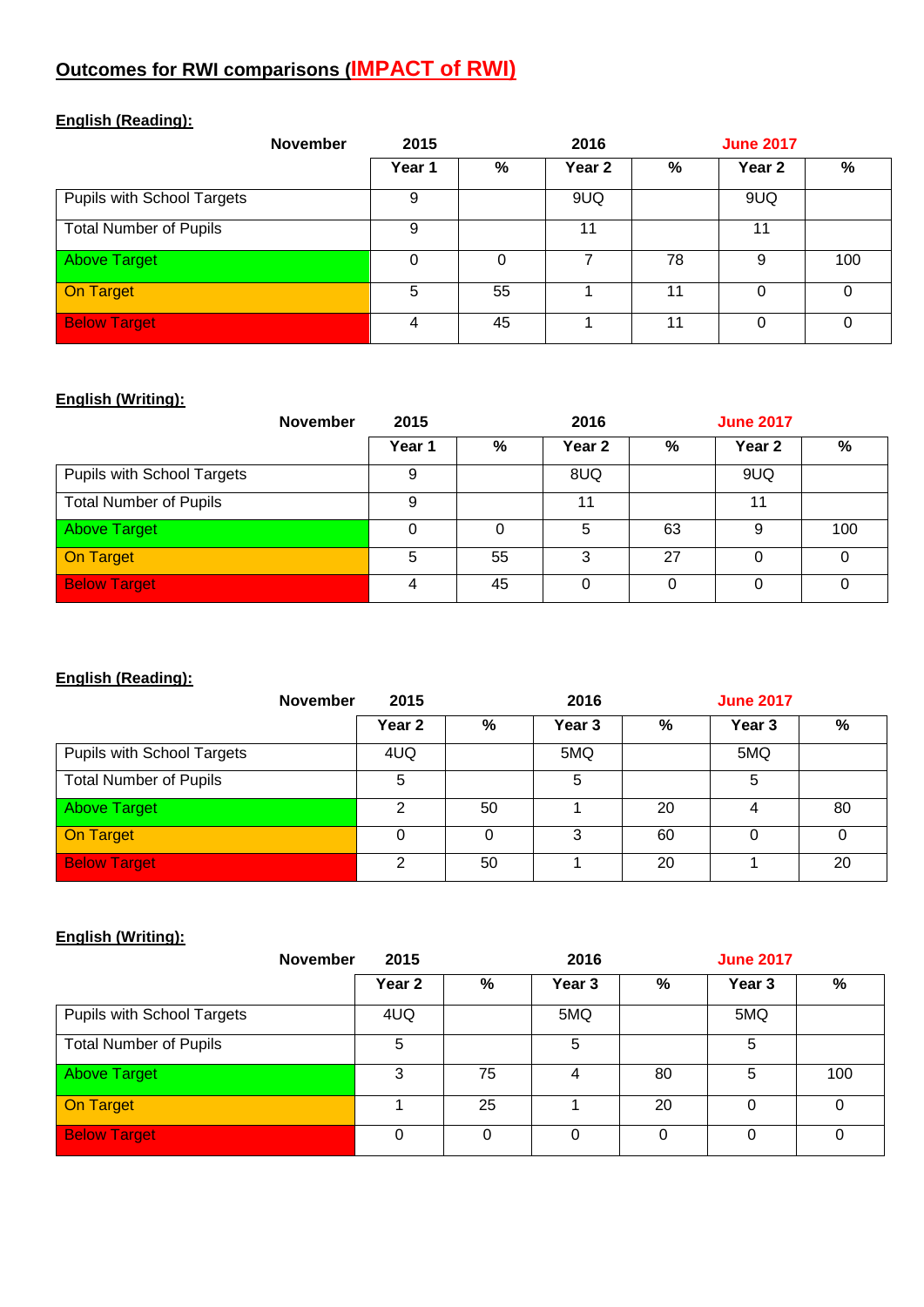# **English (Reading):**

| <b>November</b>               | 2016<br>2015      |    |          | <b>June 2017</b> |          |    |  |
|-------------------------------|-------------------|----|----------|------------------|----------|----|--|
|                               | Year <sub>3</sub> | %  | Year 4   | %                | Year 4   | ℅  |  |
| Pupils with School Targets    | 10 UQ             |    | 4UQ      |                  | 3UQ      |    |  |
|                               |                   |    | 3MQ      |                  | 3MQ      |    |  |
| <b>Total Number of Pupils</b> | 10                |    | 8        |                  | 7        |    |  |
| <b>Above Target</b>           |                   | 10 | 4        | 57               | 5        | 83 |  |
| On Target                     | 3                 | 30 | $\Omega$ | 0                |          | 17 |  |
| <b>Below Target</b>           | 6                 | 60 | 3        | 43               | $\Omega$ |    |  |

### **English (Writing):**

| <b>November</b>               | 2015   | 2016     |               |    | <b>June 2017</b> |    |  |  |
|-------------------------------|--------|----------|---------------|----|------------------|----|--|--|
|                               | Year 3 | %        | Year 4        | %  | Year 4           | ℅  |  |  |
| Pupils with School Targets    | 10 UQ  |          | 2UQ           |    | 2UQ              |    |  |  |
|                               |        |          | 3MQ           |    | 3MQ              |    |  |  |
|                               |        |          | 2LQ           |    | 1LQ              |    |  |  |
| <b>Total Number of Pupils</b> | 10     |          | 8             |    | 7                |    |  |  |
| <b>Above Target</b>           | 2      | 20       | $\mathcal{P}$ | 29 | 3                | 50 |  |  |
| On Target                     | 0      | $\Omega$ | 2             | 29 | 3                | 50 |  |  |
| <b>Below Target</b>           | 8      | 80       | 3             | 43 | $\Omega$         | 0  |  |  |

#### **English (Reading):**

| <b>November</b>               | 2015   |     | 2016   |    | <b>June 2017</b> |               |
|-------------------------------|--------|-----|--------|----|------------------|---------------|
|                               | Year 4 | %   | Year 5 | %  | Year 5           | $\frac{9}{6}$ |
| Pupils with School Targets    | 9UQ    |     | 3MQ    |    | 3MQ              |               |
|                               |        |     | 4LQ    |    | 4LQ              |               |
| <b>Total Number of Pupils</b> | 9      |     | 10     |    | 9                |               |
| <b>Above Target</b>           | 0      | 0   | 6      | 86 | 6                | 86            |
| On Target                     | 0      | 0   | 0      | 0  | $\Omega$         | 0             |
| <b>Below Target</b>           | 9      | 100 |        | 14 |                  | 14            |

# **English (Writing):**

| <b>November</b><br>2015       |          |          | 2016   |     | <b>June 2017</b> |      |  |
|-------------------------------|----------|----------|--------|-----|------------------|------|--|
|                               | Year 4   | %        | Year 5 | %   | Year 5           | $\%$ |  |
| Pupils with School Targets    | 9UQ      |          | 5MQ    |     | 5MQ              |      |  |
|                               |          |          | 2LQ    |     | 2LQ              |      |  |
| <b>Total Number of Pupils</b> | 9        |          | 10     |     | 9                |      |  |
| <b>Above Target</b>           | $\Omega$ | $\Omega$ | 7      | 100 | 7                | 100  |  |
| On Target                     |          | 11       | 0      | 0   | 0                | 0    |  |
| <b>Below Target</b>           | 8        | 89       | 0      | 0   | 0                | 0    |  |